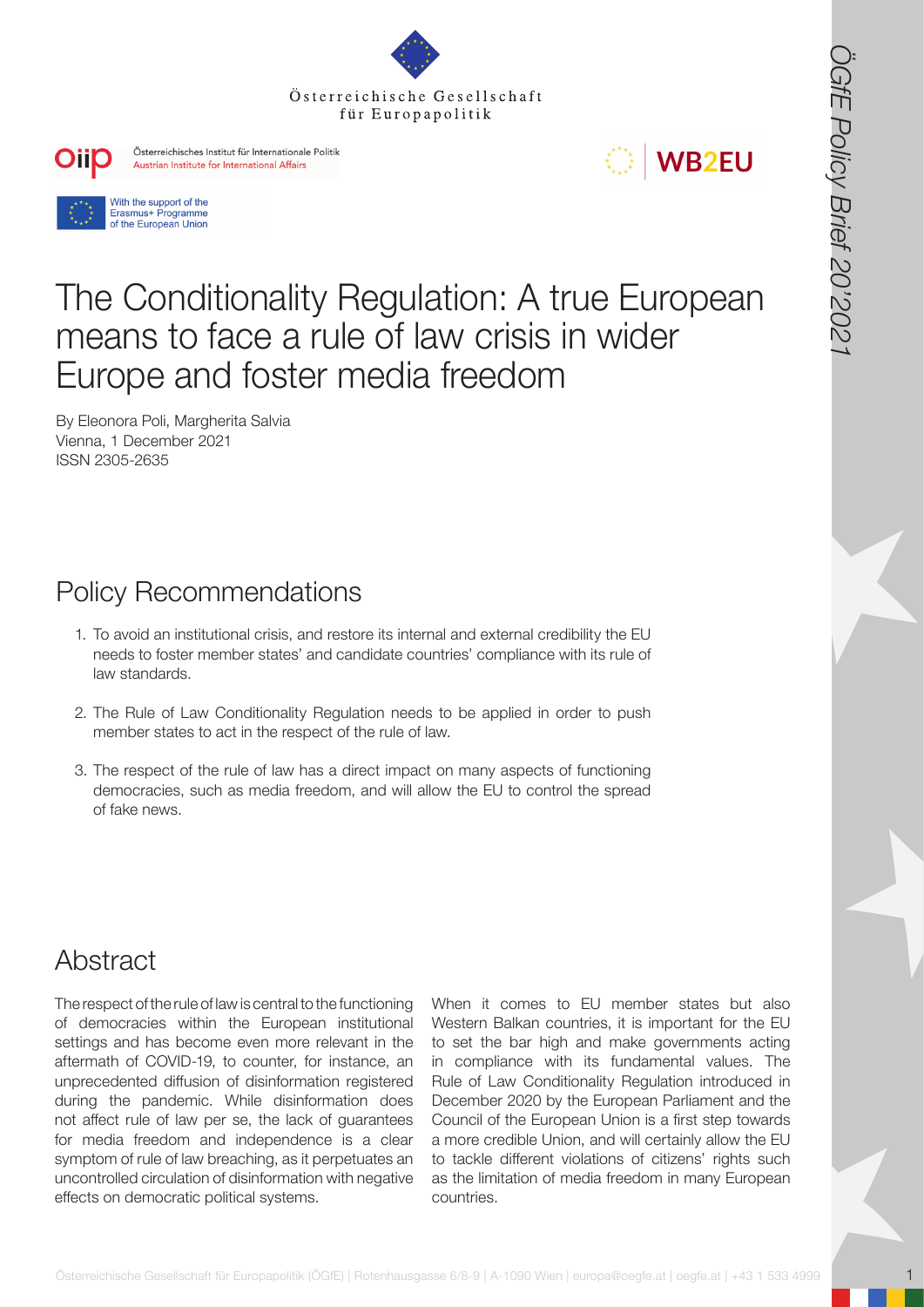

# The Conditionality Regulation: A true European means to face a rule of law crisis in wider Europe and foster media freedom

#### **Introduction**

When it comes to European integration and democratisation, the COVID-19 pandemic had mainly the positive outcome of pushing the European Union (EU) to an even closer integration. Plans such as the NextGenerationEU (NGEU), however, have urged member states to pay more attention to the need to effectively harmonise many policy areas, and in particular, to the respect of the rule of law standards, even at the cost of sanctioning countries acting in disregard of such principles. For this very reason, the European Council Conclusions of July 2020 highlighted the need for a so-called conditionality mechanism to link the Multiannual Financial Framework, (MFF) and the NGEU to the principles of the rule of law. By December 2020 the Rule of Law Conditionality Regulation was finally passed.

#### **Facing a rule of law crisis in wider Europe**

The respect of the rule of law is central to the functioning of democracies within the European institutional settings and has become even more relevant to counter the unprecedented diffusion of disinformation registered in the last years. While [disinformation does not affect rule of law](https://papers.ssrn.com/sol3/papers.cfm?abstract_id=3409279) per se, the lack of guarantees for media freedom and independence, which favour the diffusion of misleading information, is a clear symptom of rule of law breaching, which negatively reflects on human rights and democracy itself.

Rule of law tackles a variety of individual fundamental rights. It is the set of regulations, institutions, entities, and general conditions that allow citizens to live in a safe and prosperous environment, where human rights' norms, transparency, and fairness at the very basis of a functioning democracy are protected and enforced. Since when the EU was mainly a utopian idea created by some intellectuals to avoid any other future continental war, the rule of law has become central to the development of the Union and to its integration process. For instance, when it comes to enlargement, the strengthening of the rule of law is the cornerstone of the EU Western Balkans strategy of 2018 and of the new accession talks [framework \(new methodology\) of 2020.](https://link.springer.com/article/10.1007/s40803-020-00148-w)

#### *"Yet, precisely because of the democratic backsliding registered in Hungary and in Poland the EU is putting so much more emphasis on the rule of law when it comes to its enlargement policy."*

<sup>22</sup><br>
<sup>22</sup> <sup>O</sup> <sup>22</sup> O Conditionality Regulation: A true European<br>
23<br>
23<br> **23**<br> **24**<br> **24**<br> **24**<br> **24**<br> **24**<br> **24**<br> **24**<br> **24**<br> **24**<br> **24**<br> **24**<br> **24**<br> **24**<br> **24**<br> **24**<br> **24**<br> **24**<br> **24**<br> **24**<br> **24**<br> **24**<br> **24**<br> **24**<br> **24** Rule of law represents one of the hardest conditions to comply with. There are two negotiating chapters dedicated to assist enlargement countries to develop institutions in line with specific democracy and human rights principles: Chapter 23 on Judiciary and Fundamental Rights and Chapter 24 on Justice, Freedom and Security. Compared to the previous enlargement rounds, the EU has been placing greater emphasis on the quality of the rule of law reforms developed by candidate countries and it has been closely monitoring the achieved results. Yet, the situation of the rule of law in some EU member states is not euphemistically in its best shape. In 2020, the introduction of the NGEU plan to provide an unprecedented financial assistance to EU countries in facing the economic recession generated by the COVID-19 crisis, has resulted in Poland and Hungary attempting to block it, because of the conditionality issues that many member states wanted to introduce. Although a rule of law mechanism that ties respect for the rule of law with EU funding has been finally approved, it is difficult to implement. Indeed, Hungary and Poland have filled a complaint with the Court of Justice of the European Union on 11 March 2021 over such a mechanism, which necessarily has resulted in a delay of its implementation. According to the [V-Dem's rule of](https://www.v-dem.net/en/news/rule-law-eastern-europe-hungary-and-poland-comparison/)  [law index](https://www.v-dem.net/en/news/rule-law-eastern-europe-hungary-and-poland-comparison/), which measures the level of transparency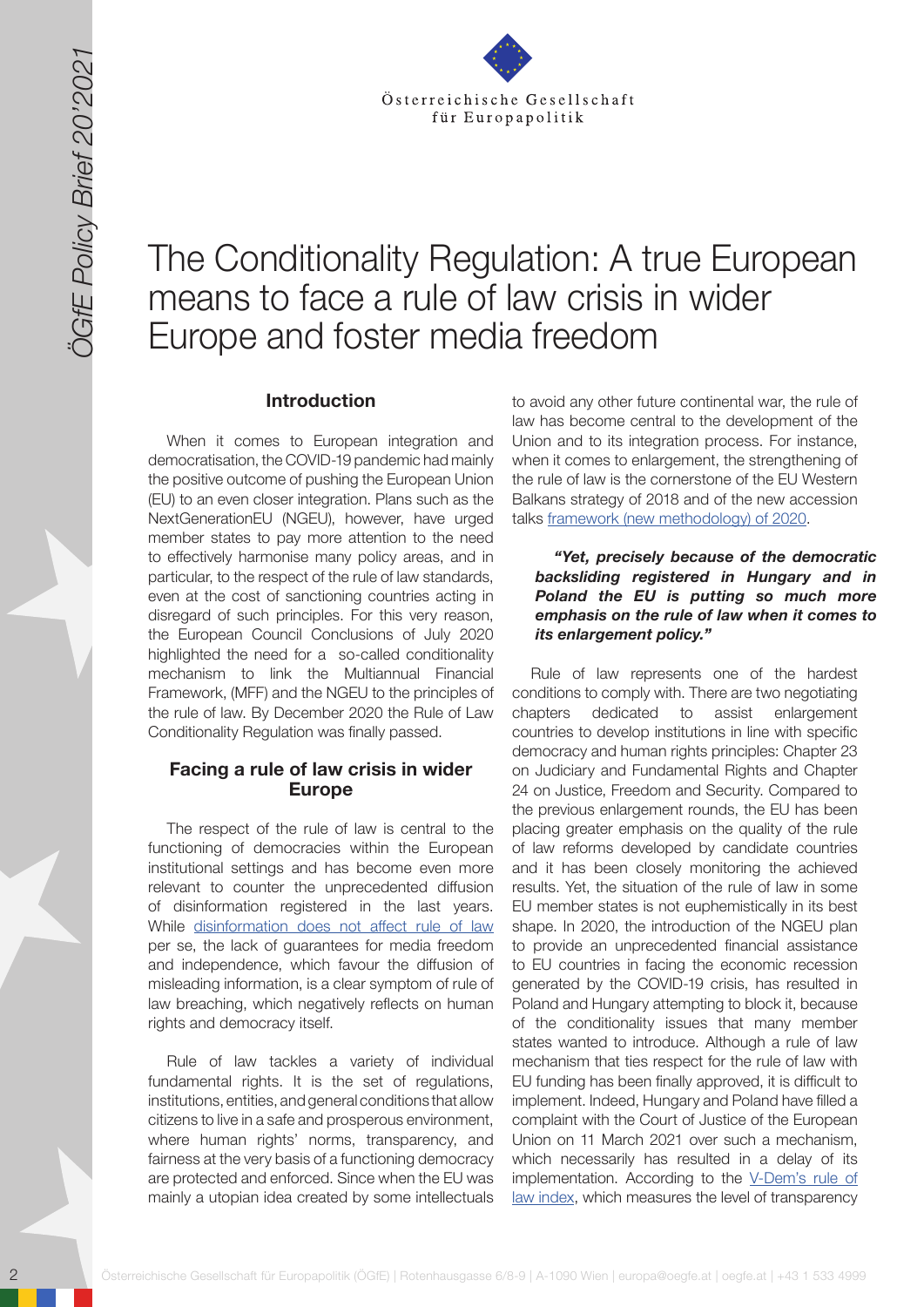

and impartiality of Eastern European Countries, from 2000 to 2019, Hungary and Poland have been the two countries standing out for worsening their rule of law standards, with their scores on the rule of law index decreasing respectively from 0.89 to 0.71 and from 0.96 to 0.83. Certainly, the lack of internal compliance of rule law standards by some member states affects the credibility of the EU externally. It might well push candidate countries to question the rigidity of the rule of law chapters for their accession process. Yet, precisely because of the [democratic](https://link.springer.com/article/10.1007/s40803-020-00148-w)  [backsliding](https://link.springer.com/article/10.1007/s40803-020-00148-w) registered in Hungary and in Poland the EU is putting so much more emphasis on the rule of law when it comes to its enlargement policy. Indeed, the lack of respect by a single member country to the rule of law standards affects indirectly all European citizens as it hampers the exercise of individuals' rights EU-wide. Moreover, it might encourage other countries (EU members or candidates) to follow the same path, so that rule of law violations become contagious. Rule of law is not only a value per se; it serves the purpose of keeping liberal democracy alive. Indeed, the deterioration of judicial powers has the potential to lead to unrestrained political control over different areas, which are vital for democracies to be functioning and not just to be [dictatorships of](https://papers.ssrn.com/sol3/papers.cfm?abstract_id=3409279)  [the majority](https://papers.ssrn.com/sol3/papers.cfm?abstract_id=3409279).

**"Rule of law is not only a value per se; it serves the purpose of keeping liberal democracy alive."** 

#### **Media freedom under pressure**

A perfect indicator of a functioning democracy and rule of law is freedom of media, which is a fundamental tool to counter disinformation and the diffusion of fake news. In the last years, disinformation and the spread of fake news have been often attributed to an uncontrolled flow of misinformation wrongly linked to the freedom provided by traditional and online media channels, exploited then by third actors. As defined by the [European Parliament,](https://www.europarl.europa.eu/RegData/etudes/STUD/2020/653621/EXPO_STU(2020)653621_EN.pdf) disinformation is a conscious dissemination of

verifiably false or misleading information created, presented and spread to deceive the public for economic or political gains but it is not correlated to media freedom. On the contrary, the more freedom of media is guaranteed, the less disinformation becomes a powerful weapon to disrupt traditional policy making processes.

#### **"A perfect indicator of a functioning democracy and rule of law is freedom of media, which is a fundamental tool to counter disinformation and the diffusion of fake news."**

Österreichische Gesellschaft<br>
(The Europapolitik (The Europapolitik Constraint für Europapolitik (The Europapolitik Constraint Constraint Constraint Constraint Constraint Constraint Constraint Constraint Constraint Constr While much of the attention on disinformation campaigns both in the EU member states and in the Western Balkans has been linked to third countries, such as Russia or China, the reality is that the latter are often minority players in the disinformation game, which is frequently led by internal media systems or domestic actors and it is consequently related to an issue of media independence. For instance, in the Western Balkans, as highlighted by Freedom House and Reporters Without Borders in 2021, Serbia's status changed from 'Free' to 'Partly Free' due to the constant attempts by the Serbian government to jeopardize independent journalists through legal harassments and smear campaigns. The attack on investigative journalism is of particular concern; journalists working for investigative portals experience threats, intimidations and inflammatory rhetoric increasingly coming from governmental actors, often unanswered by authorities. Similarly, in Kosovo some media have banned their reporters from publishing investigative reports that are critical of the government or not aligned with the political narratives of the government. More generally, within the Western Balkans there are signs of continuous political interferences, direct and indirect, aimed at censoring independent media content; such interferences cannot be attributed only to pressures exerted by external actors.

*"A stronger rule of law within the EU will result in better democratic standards reflected by quality information and more open political debates."*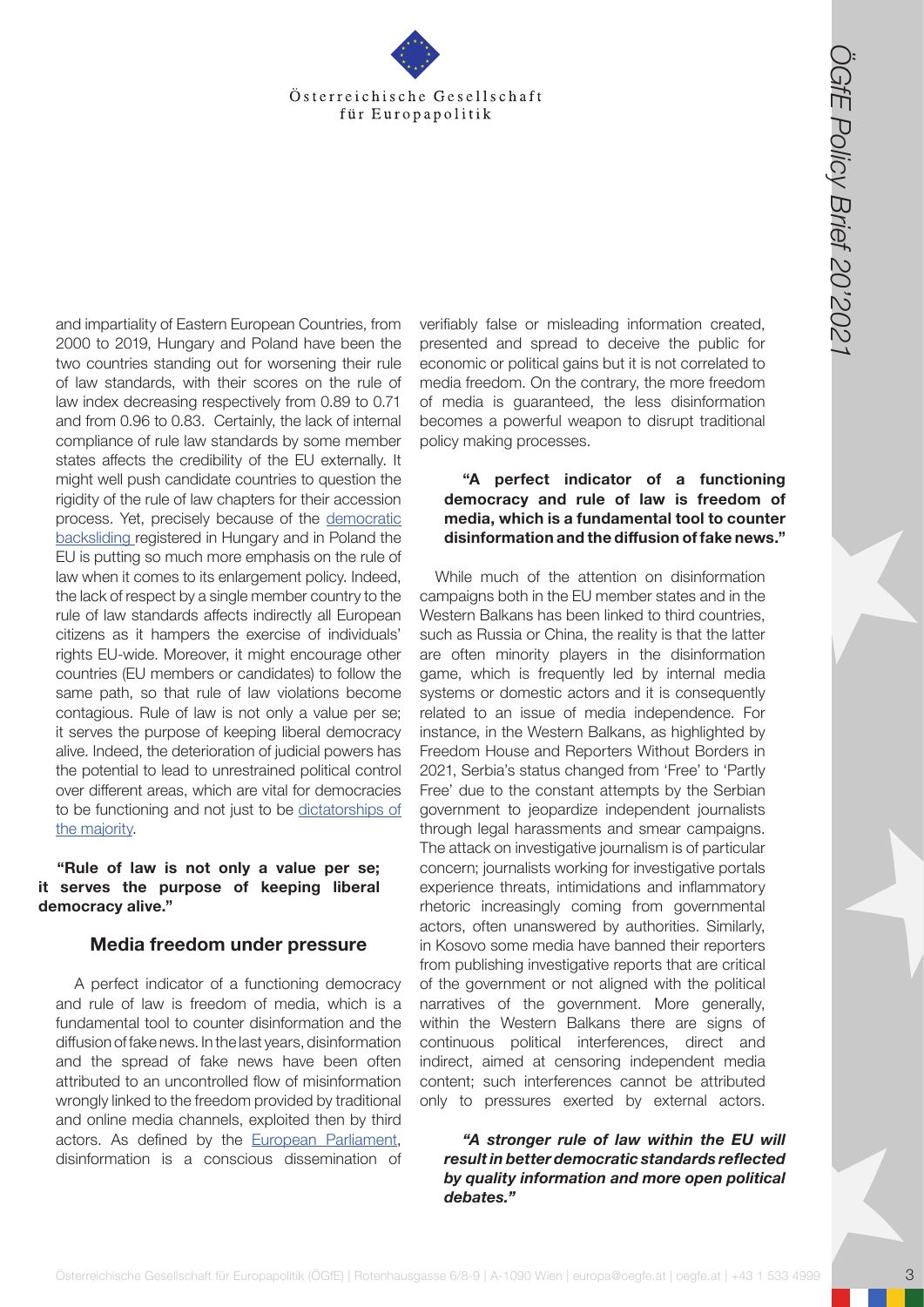

#### **How to avoid a wider rule of law crisis and foster media freedom?**

*"A stronger rule of law within the EU will result in better democratic standards reflected by quality information and more open political debates."*

A Solid Control is the Control is the Control is the Control is the Control is the Control is the Control is the Control is the Control is the Control is the Control is the Control is the Control is the Control is the Con Toxic media environments are mostly a symptom of weak rule of law standards, rather than the cause. Indeed, in the case of Hungary and Poland, where the rule of law has been put under stress, data on media freedom are negative and have gradually worsened over the past years; both countries' governments are censoring journalists or accusing independent or private media outlet to spread fake news. The two countries are the most problematic within the EU, ranking respectively 64 and 92 out of 180 countries taken in consideration by the [2021 World Press Freedom Index.](https://rsf.org/en/ranking) While the use of social media platforms to spread disinformation is unfortunately diffused also in the rest of the EU, media freedom is of fundamental importance to keep the bar high when it comes to effective and vibrant democratic standards. Before accusing the internet or third parties to conspire against the stability of its political systems, to foster its democracy and be a credible model for candidate countries, the EU needs to tackle the rule of law issue internally, pushing member countries to be accountable and respect the standard they agreed upon their membership. A stronger rule of law within the EU will result in better democratic standards reflected by quality information and more open political debates. This will certainly reinforce the EU model externally, making Western Balkan countries and citizens more willing to support and perform the reform needed and thus to become full EU members. The EU already has the instrument to do that. Under current treaty law, violations of the rule of law can be tackled by initiating infringement proceedings (Article 258 *Treaty on the Functioning of the European Union* (TFEU)) or by taking political actions relying on Article 7 *Treaty on European Union* (TEU) to address a 'serious' or a 'serious and persistent' breach of values. Both [instruments,](https://institutdelors.eu/en/publications/__trashed/)

however, have had limited effects so far. Against this backdrop, the Conditionality Regulation introduced in 2020, which links the EU funding to the respect of rule of law, might be an effective deterrent. It still needs to be reviewed by the Court of Justice of the European Union; however, such ongoing legal actions should not have any suspensory effect or delay its implementation.

#### *"Against this backdrop, the Conditionality Regulation introduced in 2020, which links the EU funding to the respect of rule of law, might be an effective deterrent."*

The Conditionality Regulation certainly represents the first step for avoiding a wider rule of law crisis, at the time the EU seems to have just weathered the storms, by overcoming Brexit, an economic and financial crisis, a migration crisis, and lastly the pandemic. The fact that the rule of law is at the basis of EU values is not just rhetoric. The respect of the rule of law indeed, impacts European citizens at large in so many aspects, not at least by granting them the chance to live in an environment where their right to be informed and media freedom is honoured should be guaranteed. This is the basis for functioning democracies upon which the EU has been built and should continue to develop.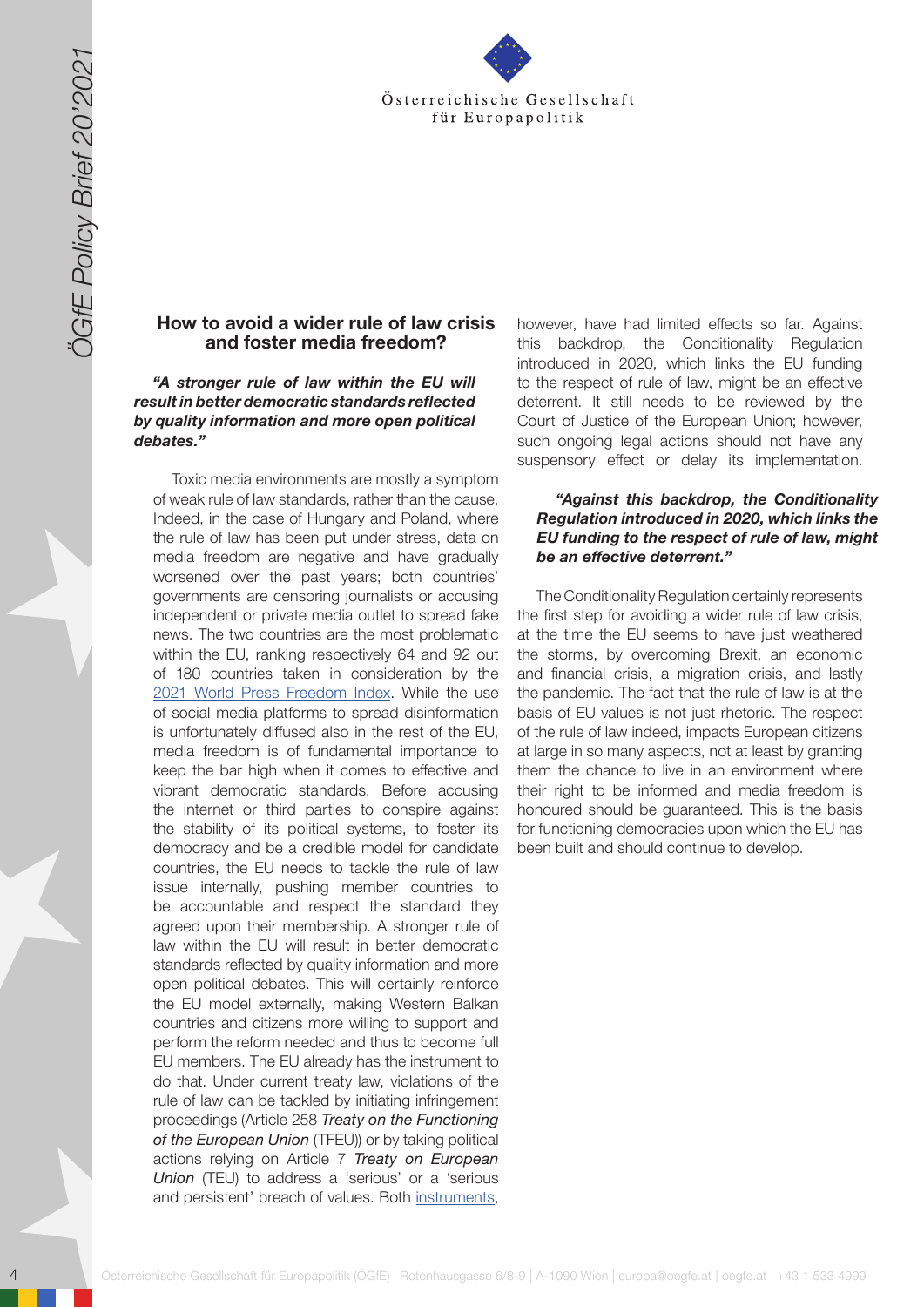Österreichische Gesellschaft für Europapolitik

#### **References**

- Bayer, J., Bitiukova, N., Bard, P., Szakács, J., Alemanno, A. and Uszkiewicz, E. (2019). Disinformation and Propaganda – Impact on the Functioning of the Rule of Law in the EU and its Member States. European Parliament, LIBE Committee, Policy Department for Citizens‹ Rights and Constitutional Affairs, 2019, Available at SSRN: <https://ssrn.com/abstract=3409279> or <http://dx.doi.org/10.2139/ssrn.3409279>
- Greene, S. Asmolov, G. Fagan, A., Fridman, O. and Gjuzelov, B. (2021). Mapping Fake News and Disinformation in the Western Balkans and Identifying Ways to Effectively Counter Them. Policy Department for External Relations Directorate General for External Policies of the Union PE 653.621, [https://www.europarl.europa.](https://www.europarl.europa.eu/RegData/etudes/STUD/2020/653621/EXPO_STU(2020)653621_EN.pdf) [eu/RegData/etudes/STUD/2020/653621/EXPO\\_](https://www.europarl.europa.eu/RegData/etudes/STUD/2020/653621/EXPO_STU(2020)653621_EN.pdf) [STU\(2020\)653621\\_EN.pdf](https://www.europarl.europa.eu/RegData/etudes/STUD/2020/653621/EXPO_STU(2020)653621_EN.pdf)
- Hoxhaj, A. (2021). "The EU Rule of Law Initiative Towards the Western Balkans." Hague J Rule Law 13: 143–172 [https://doi.org/10.1007/s40803-](https://doi.org/10.1007/s40803-020-00148-w) [020-00148-w](https://doi.org/10.1007/s40803-020-00148-w)
- Michelot M. (2019). "The 'Article 7' proceedings against Poland and Hungary: What concrete effects?", in Europe dans le monde, 15/04/2019, [https://institutdelors.eu/en/publications/\\_\\_](https://institutdelors.eu/en/publications/__trashed/) [trashed/](https://institutdelors.eu/en/publications/__trashed/)